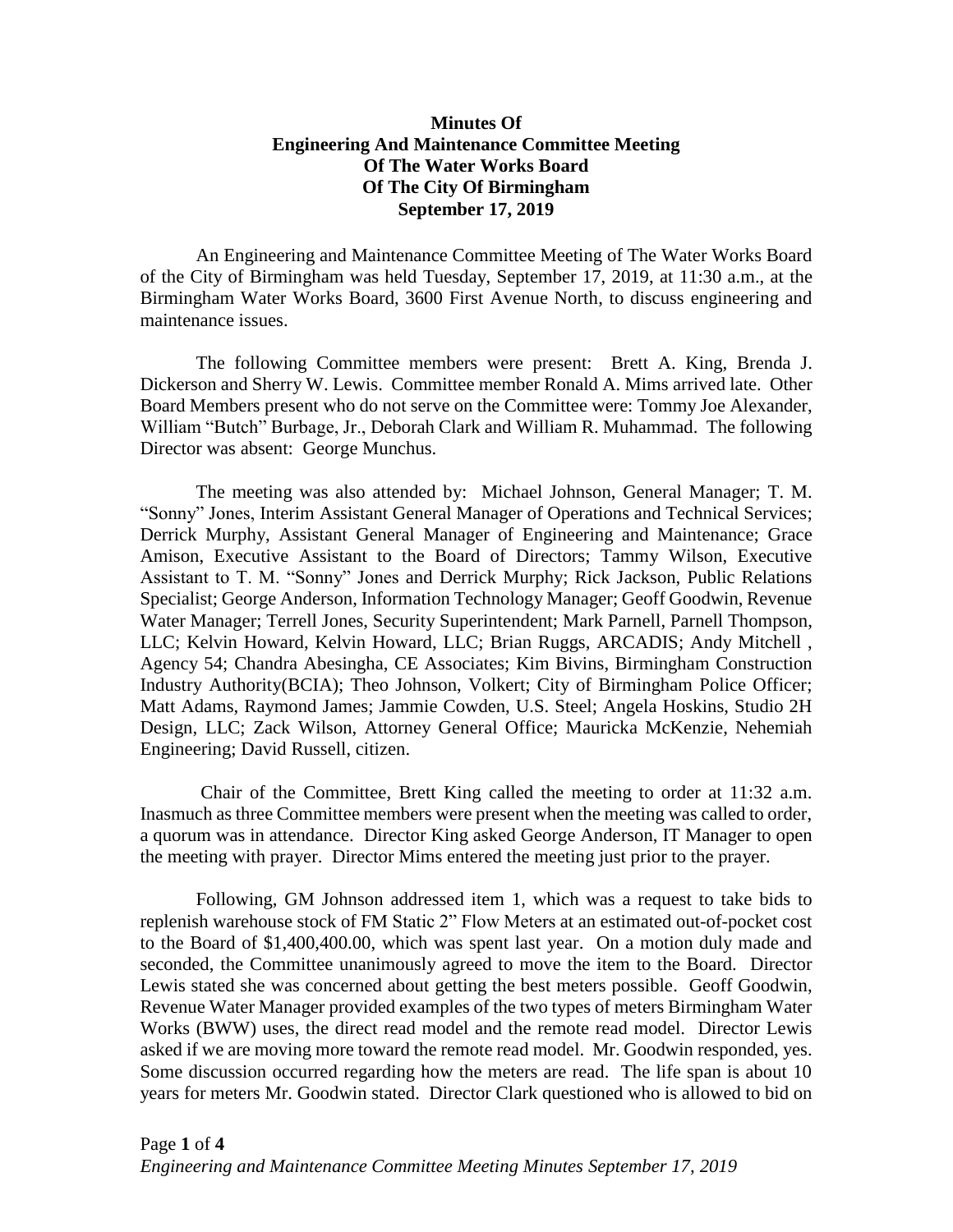the meters. There are no limits placed on the meter bid, but usually only 3 companies meet the bid specifications according to Mr. Goodwin.

Next, GM Johnson addressed item 2, which was a request to approve expenditures with HAAS Automation, Inc., a Sole Source provider, for a VF-6/40 Vertical Machining Center (VMC) to replace the current machine in the E  $\&$  M Shop, at an estimated out-ofpocket cost of \$169,210.00. Assistant General Manager Derrick Murphy introduced two employees in the Electrical & Machine shop who fabricate machine parts for the Board. On a motion duly made and seconded, the Committee unanimously agreed to move the item to the Board.

Following, GM Johnson addressed item 3, which was a request to award a bid to Electrical Repair Service Company, Inc., the lowest responsible and responsive bidder, for a 500HP Siemen AC Squirrel-Cage Induction Motor to be installed at Western Filter Plant; and to authorize the General Manager and/or the Assistant General Manager to execute a contract per Bid Specifications and Conditions at an estimated out-of-pocket cost of \$60,506.66. Some discussion occurred regarding BWW disposing of old equipment. On a motion duly made and seconded, the Committee unanimously agreed to move the item to the Board.

Next, GM Johnson addressed item 4, which was a request to award a bid to Sirius Computer Solutions, the lowest responsible and responsive bidder, for providing specific model Lenovo laptops/docking stations (24) and desktops (89) for the IT Department; and to authorize the General Manager and/or the Assistant General Manager to execute a contract per Bid Specifications and Conditions at an estimated out-of-pocket cost of \$134,147.31. On a motion duly made and seconded, the Committee unanimously agreed to move the item to the Board. Director Mims asked how many units overall there are in the company. George Anderson, IT Manager responded there are 274 desktops and 133 laptops/docking stations. These new laptops and desktops will be distributed by the IT department George Anderson explained. Director Clark asked how many will need to be replaced next year. George Anderson explained that the IT has a replacement schedule and there is a window of no replacements during certain years. Director Clark stated she would like to see that schedule.

Following, GM Johnson addressed item 5, which was a request to award a bid to Advanced Asphalt for Asphalt Cold Mix Delivered and Dunn Construction for Asphalt Cold Mix Picked-up for temporary patching requirements to be used throughout the BWWB service area for a one-year period; and to authorize the General Manager and/ or the Assistant General Manager to execute a contract per Bid Specifications and Conditions at an estimated out-of-pocket cost of \$185,000.00 for delivery of Asphalt Cold Mix and \$174,875.00 for pick-up of Asphalt Cold Mix. AGM Murphy provided a handout (a copy of which is included in the Committee book) containing photographs of Hot Mix (permanent) vs. Cold Mix (temporary). Director Lewis asked if there was any effort to include any minority vendors in this process. Kim Bivens of Birmingham Construction Industry Authority responded that effort was made to encourage minority vendors and the bid was advertised for about three weeks. AGM Murphy stated Staff is looking into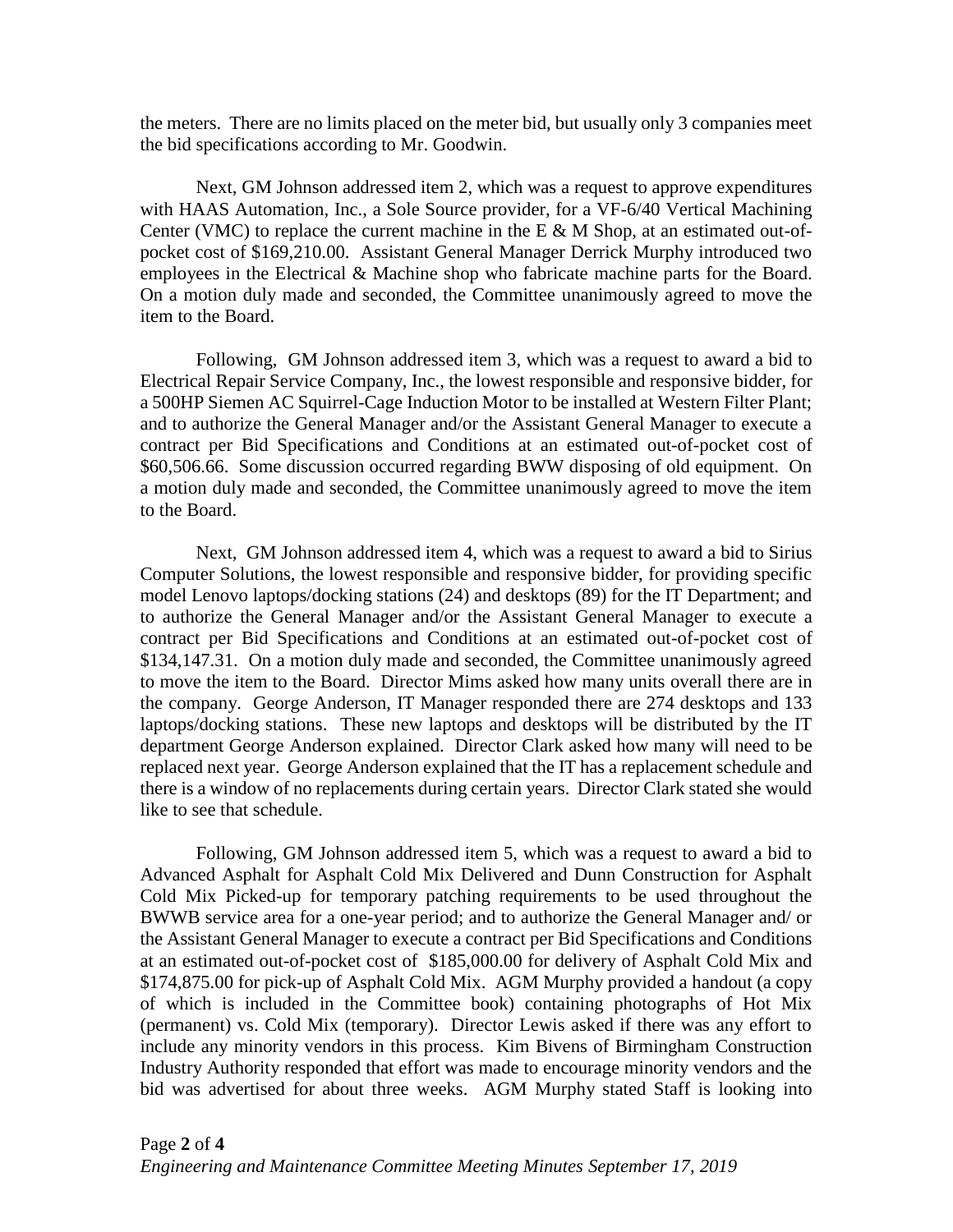opportunities to increase minority participation. On a motion duly made and seconded, the Committee agreed to move the item to the Board.

Next, under new business, Director King asked Assistant General Manager Sonny Jones about the U. S. Steel opportunity. AGM Sonny Jones recognized Jammie Cowden, Director of Real Estate for U. S. Steel. Mr. Cowden stated a tech park around Barber Motorsports is underway. The new Southern Museum of Flight is part of this development. A water main is requested to support the tech park Mr. Cowden stated. AGM Sonny Jones stated USX has asked us to put in the first 1,000 feet of 12" pipe at about \$120.00 per foot. Director Lewis asked if USX had just approached the Board about this. Mr. Cowden responded that USX first communicated with BWW about a year ago. AGM Sonny Jones stated it was only a concept at that time. There was a discussion about Barber Motorsports and when the pipeline was installed for that facility. Director Clark asked when it occurred and if there was paperwork to support the decision. AGM Sonny Jones stated the original line came in from the North to Barbers before he came to work for BWW, adding it was a dead-end feed. During the drought two years go a line was added from the main street to Barbers because there was not enough fire flow. Director Alexander stated he thought it would be an asset for BWW to invest in this project, otherwise Leeds could get involved. GM Johnson stated Staff would like to put together a formal agreement for Committee. Director Alexander stated he would like to speak with Mr. Cowden following the meeting. Director Muhammad asked how the tech development came about. Mr. Cowden responded that USX collaborated with the city of Birmingham to have a site prepared and ready for tech industries considering a move to Birmingham. Director Muhammad stated that USX owns property at the old TCI site and asked if anything is going on in that area? Mr. Cowden responded that he would get with Director Muhammad following the meeting to share what he knew about the site.

Following, a speaker, David Russell was recognized to speak. Mr. Russell stated his water was turned off and he was upset about it. Mr. Russell stated he wanted his water turned back on today. GM Johnson responded that he returned a call to Mr. Russell yesterday. Mr. Russell stated he did not appreciate the Board hiring police officers either. Director Muhammad stated he told Mr. Russell he would be responsible for him and all of this was not necessary. GM Johnson said Board members call him about customers with billing issues and they are all handled the same way for all customers. Mr. Johnson stated he had the paperwork on Mr. Russell's account today, adding that payment arrangements could be made.

Next, Director Alexander asked for an update on what is going on in Center Point and how the issue has gone on long enough for them to be delinquent \$136,000.00. GM Johnson stated Director Alexander was referring to Woodside Condominiums. Their water was shut-off due to them being delinquent. GM Johnson stated letters were sent and all other steps were followed before getting to this point. Since June of 2018 the customer has not made any significant payments. GM Johnson stated BWW tried to make payment arrangements, but the condominium association does not have the money to pay the bill. Staff is meeting with them today in an effort to try and collect money to resolve the bill. The condominium treasurer and their attorney will meet with BWW Staff later today. GM